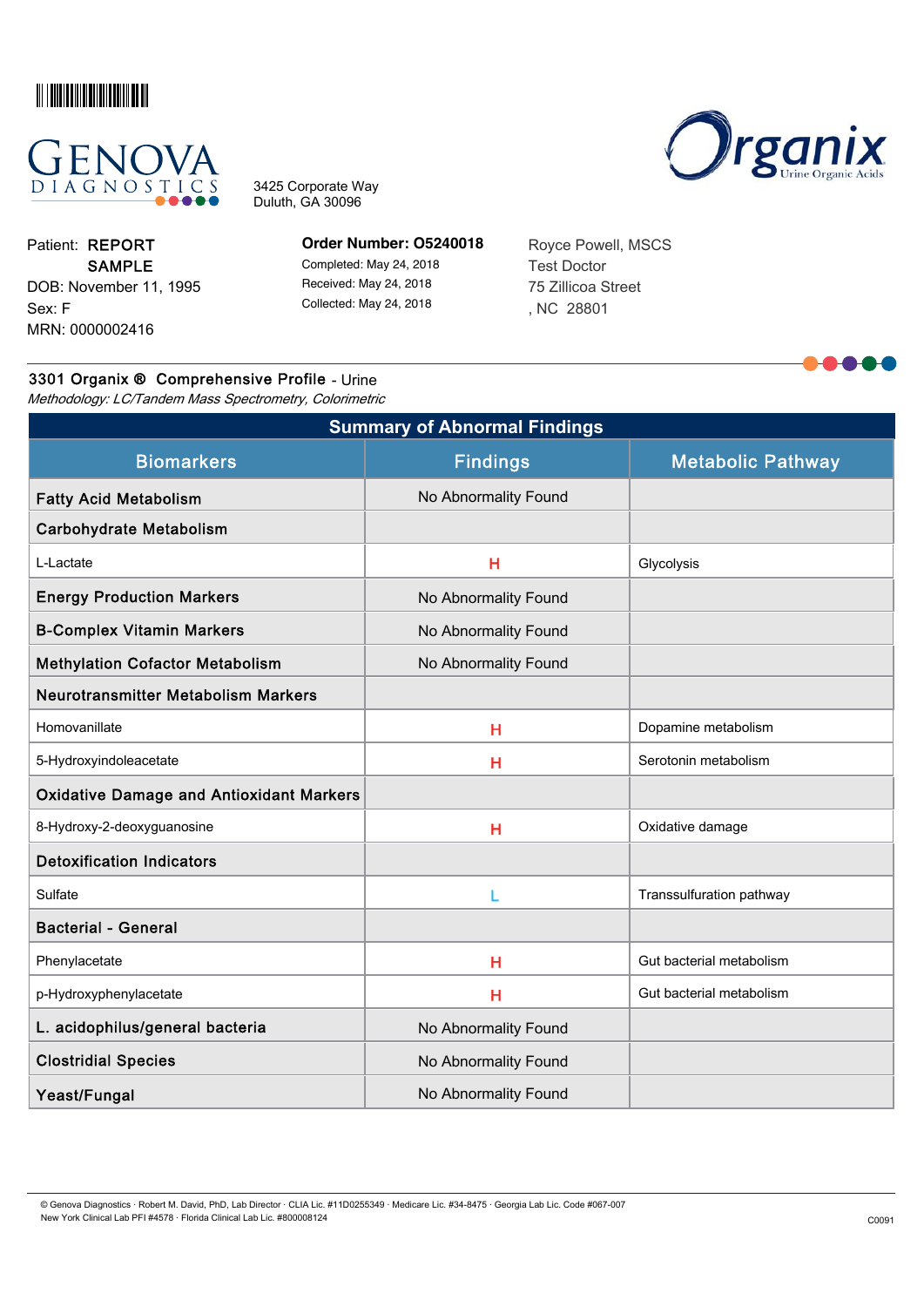

Royce Powell, MSCS

Test Doctor 75 Zillicoa Street , NC 28801



3425 Corporate Way Duluth, GA 30096

> **Order Number: O5240018** Completed: May 24, 2018 Received: May 24, 2018 Collected: May 24, 2018

MRN: 0000002416 Sex: F DOB: November 11, 1995 SAMPLE Patient: REPORT

3301 Organix® Comprehensive Profile - Urine

Methodology: LC/Tandem Mass Spectrometry, Colorimetric This report is not intended for the diagnosis of neonatal inborn errors of metabolism.

| Ranges: Ages 13 and over |                                                                                   | <b>Results</b>                                                                             | QUINTILE DISTRIBUTION   |     |     |            |                                       | 95% Reference |
|--------------------------|-----------------------------------------------------------------------------------|--------------------------------------------------------------------------------------------|-------------------------|-----|-----|------------|---------------------------------------|---------------|
|                          |                                                                                   | mcg/mg creatinine                                                                          | 1st                     | 2nd | 3rd | 4th        | 5th                                   | Range         |
|                          |                                                                                   |                                                                                            | <b>Nutrient Markers</b> |     |     |            |                                       |               |
|                          | <b>Fatty Acid Metabolism</b><br>(Carnitine & B2)                                  |                                                                                            |                         |     |     | 6.2        |                                       |               |
| 1.                       | Adipate                                                                           | 8.5                                                                                        |                         |     |     | 2.1        |                                       | $= 11.1$      |
| 2.                       | Suberate                                                                          | 2.9                                                                                        |                         |     |     | 3.6        |                                       | $= 4.6$       |
| 3.                       | Ethylmalonate                                                                     | 2.0                                                                                        |                         |     |     |            |                                       | $= 6.3$       |
|                          | <b>Carbohydrate Metabolism</b><br>(B1, B3, Cr, Lipoic Acid, CoQ10)                |                                                                                            |                         |     |     | 3.9        |                                       |               |
| 4.                       | Pyruvate                                                                          | $\n  <$ DL                                                                                 |                         |     |     |            |                                       | $= 6.4$       |
| 5.                       | L-Lactate                                                                         | н<br>19.0                                                                                  |                         |     |     | 8.5<br>2.1 |                                       | $0.6 - 16.4$  |
| 6.                       | β-Hydroxybutyrate                                                                 | 4.5                                                                                        |                         |     |     |            |                                       | $= 9.9$       |
|                          | <b>Energy Production (Citric Acid Cycle)</b><br>(B Comp., CoQ10, Amino Acids, Mg) |                                                                                            |                         |     |     | 601        |                                       |               |
| 7.                       | Citrate                                                                           | 487                                                                                        |                         |     |     | 51         |                                       | 56 - 987      |
| 8.                       | Cis-Aconitate                                                                     | 38                                                                                         |                         |     |     |            |                                       | $18 - 78$     |
| 9.                       | Isocitrate                                                                        | 62                                                                                         |                         |     |     | 98         | 19.0                                  | $39 - 143$    |
|                          | 10. a-Ketoglutarate                                                               | <dl< td=""><td></td><td></td><td></td><td></td><td></td><td><math>= 35.0</math></td></dl<> |                         |     |     |            |                                       | $= 35.0$      |
|                          | 11. Succinate                                                                     | 12.9                                                                                       |                         |     |     |            | 11.6<br>$\mathord{\text{--}}$<br>0.59 | $= 20.9$      |
|                          | 12. Fumarate                                                                      | <dl< td=""><td></td><td></td><td></td><td></td><td></td><td><math>= 1.35</math></td></dl<> |                         |     |     |            |                                       | $= 1.35$      |
|                          | 13. Malate                                                                        | 0.6                                                                                        |                         |     |     | 1.4<br>3.6 |                                       | $= 3.1$       |
|                          | 14. Hydroxymethylglutarate                                                        | 3.2                                                                                        |                         |     |     |            |                                       | $= 5.1$       |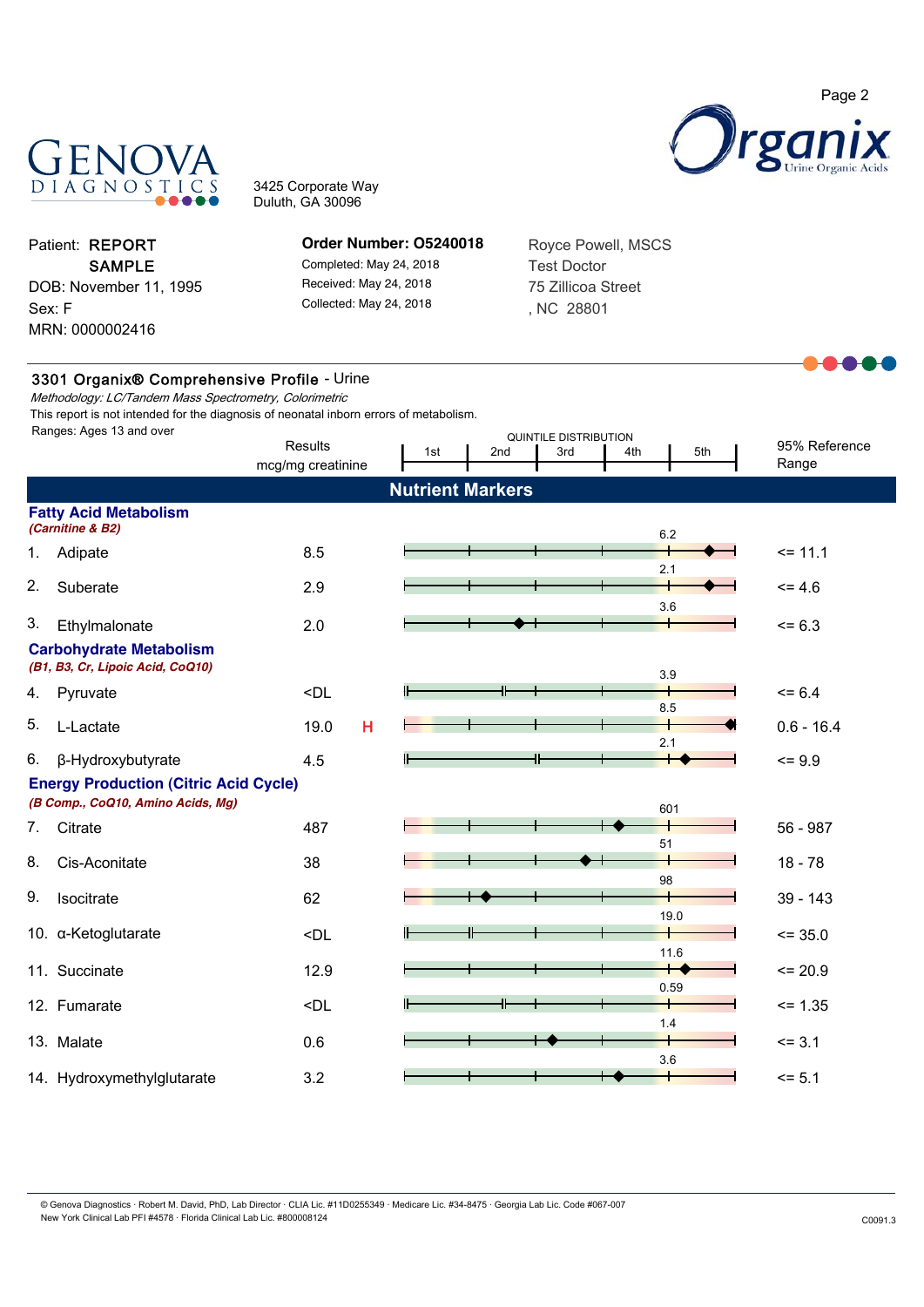ID: O5240018

Page 3

**....** 

### 3301 Organix® Comprehensive Profile - Urine

Methodology: LC/Tandem Mass Spectrometry, Colorimetric

This report is not intended for the diagnosis of neonatal inborn errors of metabolism.

Ranges: Ages 13 and over

| Ranges: Ages 13 and over                                                              |                                                                                                 |                                |     | QUINTILE DISTRIBUTION |     |      |                        |
|---------------------------------------------------------------------------------------|-------------------------------------------------------------------------------------------------|--------------------------------|-----|-----------------------|-----|------|------------------------|
|                                                                                       | Results<br>mcg/mg creatinine                                                                    | 1st                            | 2nd | 3rd                   | 4th | 5th  | 95% Reference<br>Range |
|                                                                                       |                                                                                                 | <b>Nutrient Markers</b>        |     |                       |     |      |                        |
| <b>B-Complex Vitamin Markers</b>                                                      |                                                                                                 |                                |     |                       |     |      |                        |
| (B1, B2, B3, B5, B6, Biotin)                                                          |                                                                                                 |                                |     |                       |     |      |                        |
| 15. $\alpha$ -Ketoisovalerate                                                         | <dl< td=""><td></td><td></td><td></td><td></td><td>0.25</td><td><math>= 0.49</math></td></dl<>  |                                |     |                       |     | 0.25 | $= 0.49$               |
|                                                                                       |                                                                                                 |                                |     |                       |     | 0.34 |                        |
| 16. α-Ketoisocaproate                                                                 | <dl< td=""><td></td><td></td><td></td><td></td><td></td><td><math>= 0.52</math></td></dl<>      |                                |     |                       |     |      | $= 0.52$               |
| 17. α-Keto-β-Methylvalerate                                                           | <dl< td=""><td></td><td></td><td></td><td>╫</td><td>0.38</td><td><math>= 1.10</math></td></dl<> |                                |     |                       | ╫   | 0.38 | $= 1.10$               |
|                                                                                       |                                                                                                 |                                |     |                       |     | 0.34 |                        |
| 18. Xanthurenate                                                                      | <dl< td=""><td></td><td></td><td></td><td></td><td></td><td><math>= 0.46</math></td></dl<>      |                                |     |                       |     |      | $= 0.46$               |
| 19. β-Hydroxyisovalerate                                                              | 3.8                                                                                             |                                |     |                       | 7.6 |      | $= 11.5$               |
| <b>Methylation Cofactor Markers</b>                                                   |                                                                                                 |                                |     |                       |     |      |                        |
| (B12, Folate)                                                                         |                                                                                                 |                                |     |                       | 1.7 |      |                        |
| 20. Methylmalonate                                                                    | 1.0                                                                                             |                                |     |                       |     |      | $= 2.3$                |
| 21. Formiminoglutamate                                                                | 0.5                                                                                             |                                |     |                       | 1.2 |      | $= 2.2$                |
|                                                                                       |                                                                                                 | <b>Cell Regulation Markers</b> |     |                       |     |      |                        |
| <b>Neurotransmitter Metabolism Markers</b>                                            |                                                                                                 |                                |     |                       |     |      |                        |
| (Tyrosine, Tryptophan, B6, Antioxidants)                                              |                                                                                                 | 1.6                            |     |                       |     | 3.9  |                        |
| 22. Vanilmandelate                                                                    | 5.2                                                                                             |                                |     |                       |     |      | $1.2 - 5.3$            |
|                                                                                       |                                                                                                 | 1.9                            |     |                       |     | 5.7  |                        |
| 23. Homovanillate                                                                     | H<br>9.1                                                                                        |                                |     |                       |     |      | $1.4 - 7.6$            |
| 24. 5-Hydroxyindoleacetate                                                            | Н<br>10.5                                                                                       | 2.1                            |     |                       |     | 5.6  | $1.6 - 9.8$            |
|                                                                                       |                                                                                                 |                                |     |                       | 1.0 |      |                        |
| 25. Kynurenate                                                                        | 1.5                                                                                             |                                |     |                       |     |      | $= 1.5$                |
| 26. Quinolinate                                                                       | <dl< td=""><td></td><td></td><td></td><td>4.0</td><td></td><td><math>= 5.8</math></td></dl<>    |                                |     |                       | 4.0 |      | $= 5.8$                |
|                                                                                       |                                                                                                 |                                |     |                       | 8.0 |      |                        |
| 27. Picolinate                                                                        | 3.1                                                                                             |                                |     |                       |     |      | $2.8 - 13.5$           |
| <b>Oxidative Damage and Antioxidant Markers</b><br>(Vitamin C and Other Antioxidants) |                                                                                                 |                                |     |                       |     |      |                        |
| 28. p-Hydroxyphenyllactate                                                            | <dl< td=""><td></td><td></td><td></td><td></td><td>0.39</td><td><math>= 0.66</math></td></dl<>  |                                |     |                       |     | 0.39 | $= 0.66$               |
|                                                                                       |                                                                                                 |                                |     |                       | 5.3 |      |                        |
| 29. 8-Hydroxy-2-deoxyguanosine                                                        | 13.7<br>н                                                                                       |                                |     |                       |     |      | $= 7.6$                |
| (Units for 8-hydroxy-2-dexoyguanosine are ng/mg creatinine)                           |                                                                                                 |                                |     |                       |     |      |                        |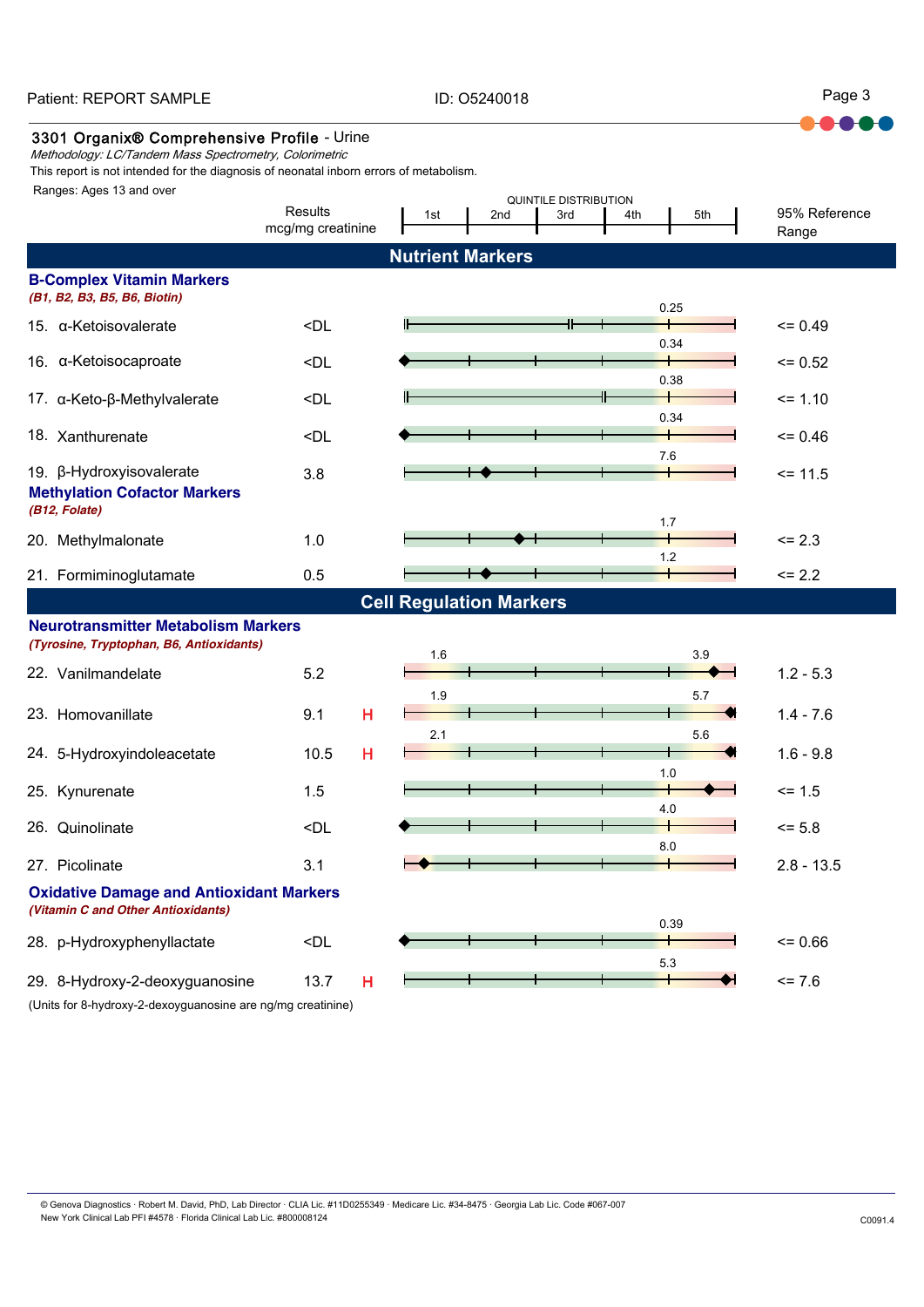ID: O5240018

Page 4

 $\bullet$ 

### 3301 Organix® Comprehensive Profile - Urine

Methodology: LC/Tandem Mass Spectrometry, Colorimetric

Ranges: Ages 13 and over This report is not intended for the diagnosis of neonatal inborn errors of metabolism.

| , whyev, , goo to and oro.                                            |                                                                                                         |   | QUINTILE DISTRIBUTION               |     |     |     |            |                        |
|-----------------------------------------------------------------------|---------------------------------------------------------------------------------------------------------|---|-------------------------------------|-----|-----|-----|------------|------------------------|
|                                                                       | Results<br>mcg/mg creatinine                                                                            |   | 1st                                 | 2nd | 3rd | 4th | 5th        | 95% Reference<br>Range |
|                                                                       |                                                                                                         |   | <b>Toxicants and Detoxification</b> |     |     |     |            |                        |
| <b>Detoxification Indicators</b><br>(Arg, NAC, Met, Mg, Antioxidants) |                                                                                                         |   |                                     |     |     |     |            |                        |
| 30. 2-Methylhippurate                                                 | 0.021                                                                                                   |   |                                     |     |     |     | 0.084      | $= 0.192$              |
| 31. Orotate                                                           | <dl< td=""><td></td><td></td><td></td><td></td><td></td><td>0.69</td><td><math>= 1.01</math></td></dl<> |   |                                     |     |     |     | 0.69       | $= 1.01$               |
|                                                                       |                                                                                                         |   |                                     |     |     |     | 6.3        |                        |
| 32. Glucarate                                                         | <dl< td=""><td></td><td></td><td></td><td></td><td></td><td>0.3</td><td><math>= 10.7</math></td></dl<>  |   |                                     |     |     |     | 0.3        | $= 10.7$               |
| 33. a-Hydroxybutyrate                                                 | <dl< td=""><td></td><td></td><td></td><td></td><td></td><td>59</td><td><math>= 0.9</math></td></dl<>    |   |                                     |     |     |     | 59         | $= 0.9$                |
| 34. Pyroglutamate                                                     | 46                                                                                                      |   | 958                                 |     |     |     | 2,347      | $28 - 88$              |
| 35. Sulfate                                                           | 400                                                                                                     |   |                                     |     |     |     |            | 690 - 2,988            |
|                                                                       | <b>Compounds of Bacterial or Yeast/Fungal Origin</b>                                                    |   |                                     |     |     |     |            |                        |
| <b>Bacterial - General</b>                                            |                                                                                                         |   |                                     |     |     |     | 0.6        |                        |
| 36. Benzoate                                                          | <dl< td=""><td></td><td></td><td></td><td></td><td></td><td>548</td><td><math>= 9.3</math></td></dl<>   |   |                                     |     |     |     | 548        | $= 9.3$                |
| 37. Hippurate                                                         | 570                                                                                                     |   |                                     |     |     |     |            | $= 1,070$              |
| 38. Phenylacetate                                                     | 0.38                                                                                                    | н |                                     |     |     |     | 0.11       | $= 0.18$               |
| 39. Phenylpropionate                                                  | <dl< td=""><td></td><td></td><td></td><td></td><td></td><td>╫═┥</td><td><math>= 0.06</math></td></dl<>  |   |                                     |     |     |     | ╫═┥        | $= 0.06$               |
| 40. p-Hydroxybenzoate                                                 | 1.7                                                                                                     |   |                                     |     |     |     | 1.1        | $= 1.8$                |
| 41. p-Hydroxyphenylacetate                                            | 45                                                                                                      | н |                                     |     |     |     | 19         | $= 34$                 |
| 42. Indican                                                           | 32                                                                                                      |   |                                     |     |     |     | 64<br>0.73 | $= 90$                 |
| 43. Tricarballylate                                                   | <dl< td=""><td></td><td></td><td></td><td></td><td></td><td></td><td><math>= 1.41</math></td></dl<>     |   |                                     |     |     |     |            | $= 1.41$               |
| L. acidophilus / General Bacterial                                    |                                                                                                         |   |                                     |     |     |     | 2.0        |                        |
| 44. D-Lactate                                                         | 0.2                                                                                                     |   |                                     |     |     |     |            | $= 4.1$                |
| <b>Clostridial Species</b>                                            |                                                                                                         |   |                                     |     |     |     |            |                        |
| 45. 3,4-Dihydroxyphenylpropionate                                     | <dl< td=""><td></td><td></td><td></td><td></td><td></td><td></td><td><math>= 0.05</math></td></dl<>     |   |                                     |     |     |     |            | $= 0.05$               |
| <b>Yeast / Fungal</b>                                                 |                                                                                                         |   |                                     |     |     |     | 36         |                        |
| 46. D-Arabinitol                                                      | 43                                                                                                      |   |                                     |     |     |     |            | $= 73$                 |
| Creatinine = $23 \text{ mg/dL}$                                       |                                                                                                         |   |                                     |     |     |     |            |                        |

<DL = less than detection limit

>UL = greater than upper linearity limit

This test has been developed and its performance characteristics determined by Genova Diagnostics, Inc. It has not been cleared by the U.S. Food and Drug Administration.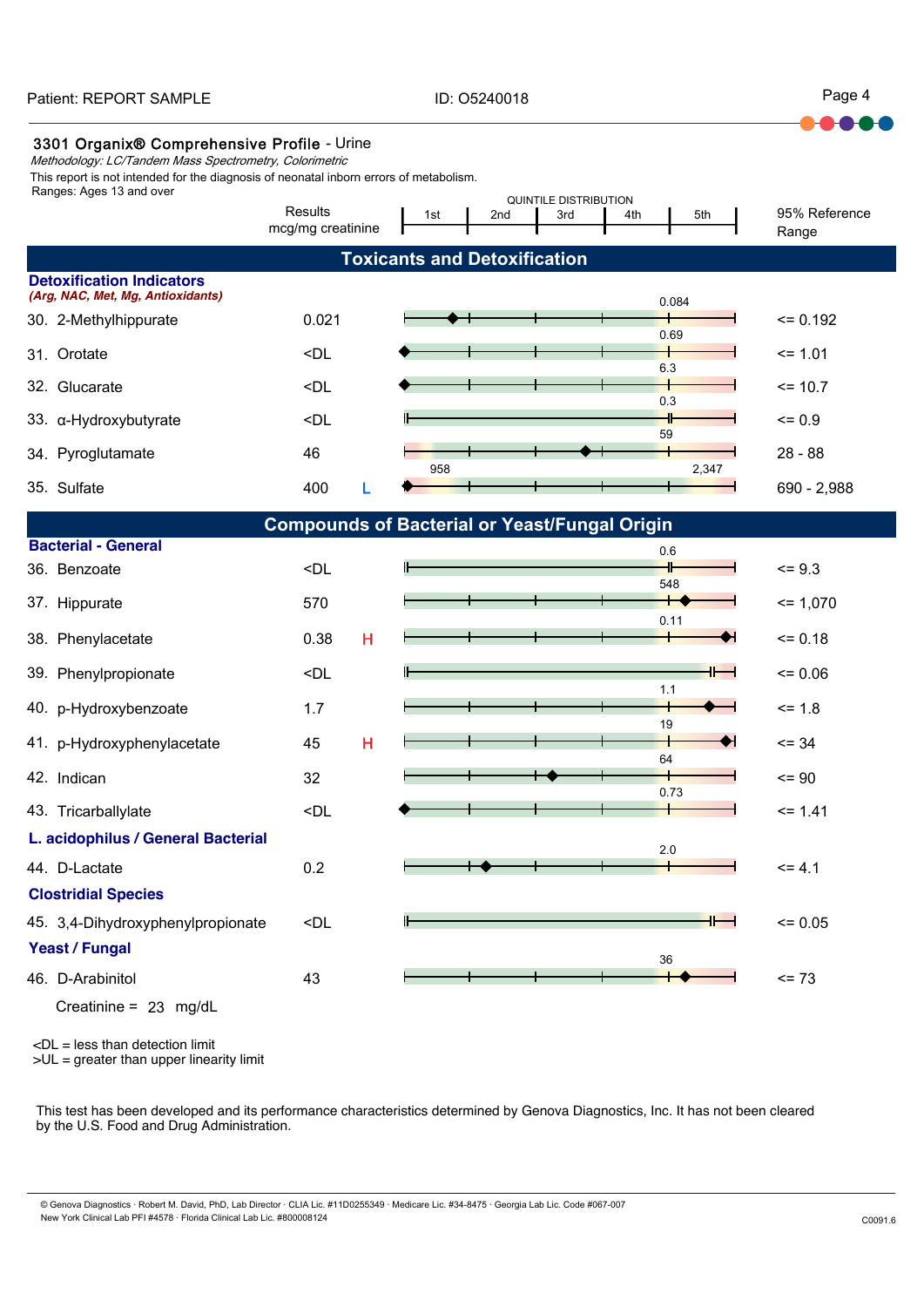Page 5 HO-

### 3301 Organix® Comprehensive Profile - Urine

## **Additional Considerations**

This page is provided as a starting point that may guide decisions about medical treatment based on the test results. It is derived only from the laboratory results included in this report. Final recommendations should be based on consideration of the patient's medical history and current clinical condition.

| <b>Nutrient</b>                | <b>Nutrient Need</b> |
|--------------------------------|----------------------|
| Vitamin C                      | High                 |
| Vitamin E (mixed tocopherols)  | Moderate             |
| Vitamin B-1 (Thiamin)          | Low                  |
| Vitamin B-2 (Riboflavin)       | Low                  |
| Vitamin B-3 (Niacin)           | Low                  |
| Vitamin B-5 (Pantothenic Acid) | Low                  |
| Coenzyme Q10                   | Low                  |
| Lipoic Acid                    | Low                  |
| N-Acetylcysteine               | Low                  |
| Need for other antioxidants    | Moderate             |

Various conditionally essential nurients and other potentially beneficial interventions appear in this section only if relevant abnormalities are present.

Amino acids listed on this page result from functional markers of individual amino acid insufficiency and do not reflect amino acids measured in plasma.